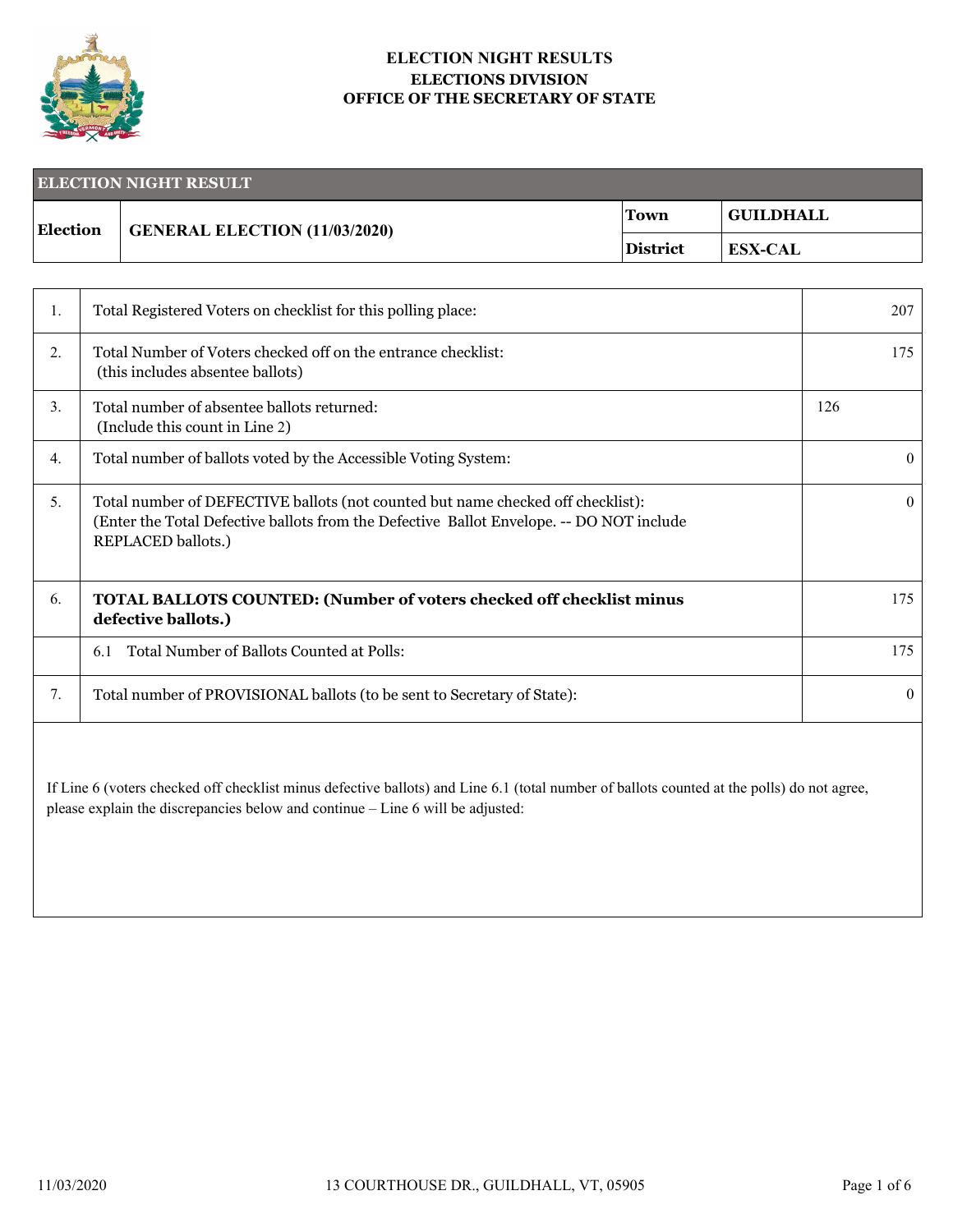| <b>ELECTION NIGHT RESULT</b> |                                      |             |             |
|------------------------------|--------------------------------------|-------------|-------------|
| <b>Election</b>              | <b>GENERAL ELECTION (11/03/2020)</b> | <b>Town</b> | ' GUILDHALL |
|                              |                                      | District    | ESX-CAL     |

| <b>Name on Ballot</b> | Party | Town of Residence | <b>Vote Cast</b> |
|-----------------------|-------|-------------------|------------------|
|                       |       |                   |                  |

| US PRESIDENT AND VICE PRESIDENT                       |                            |                                       | Vote for not more than ONE |
|-------------------------------------------------------|----------------------------|---------------------------------------|----------------------------|
| JOSEPH R. BIDEN and KAMALA D.<br><b>HARRIS</b>        | <b>DEMOCRATIC</b>          | DELAWARE and<br><b>CALIFORNIA</b>     | 79                         |
| DON BLANKENSHIP and BILL<br><b>MOHR</b>               | <b>CONSTITUTION</b>        | WEST VIRGINIA and<br><b>MICHIGAN</b>  | $\boldsymbol{0}$           |
| BRIAN CARROLL and AMAR PATEL                          | <b>AMERICAN SOLIDARITY</b> | <b>CALIFORNIA and ILLINOIS</b>        | $\boldsymbol{0}$           |
| PHIL COLLINS and BILLY JOE<br><b>PARKER</b>           | <b>PROHIBITION</b>         | <b>WISCONSIN and GEORGIA</b>          | $\boldsymbol{0}$           |
| ROQUE "ROCKY" DE LA FUENTE<br>and DARCY G. RICHARDSON | <b>ALLIANCE</b>            | <b>CALIFORNIA and FLORIDA</b>         | $\boldsymbol{0}$           |
| RICHARD DUNCAN and MITCH<br><b>BUPP</b>               | <b>INDEPENDENT</b>         | OHIO and VIRGINIA                     | $\boldsymbol{0}$           |
| HOWIE HAWKINS and ANGELA<br><b>WALKER</b>             | <b>GREEN</b>               | NEW YORK and SOUTH<br><b>CAROLINA</b> | $\boldsymbol{0}$           |
| <b>BLAKE HUBER and FRANK</b><br><b>ATWOOD</b>         | APPROVAL VOTING            | COLORADO and<br><b>COLORADO</b>       | $\boldsymbol{0}$           |
| <b>JO JORGENSEN and JEREMY</b><br>"SPIKE" COHEN       | <b>LIBERTARIAN</b>         | SOUTH CAROLINA and<br>SOUTH CAROLINA  | $\overline{4}$             |
| ALYSON KENNEDY and MALCOLM<br><b>JARRETT</b>          | <b>SOCIALIST WORKERS</b>   | TEXAS and<br>PENNSYLVANIA             | $\boldsymbol{0}$           |
| KYLE KENLEY KOPITKE and TAJA<br>YVONNE IWANOW         | <b>INDEPENDENT</b>         | MICHIGAN and<br>WISCONSIN             | $\boldsymbol{0}$           |
| CHRISTOPHER LAFONTAINE and<br>MICHAEL SPEED           | <b>INDEPENDENT</b>         | VERMONT and<br><b>CALIFORNIA</b>      | $\boldsymbol{0}$           |
| <b>GLORIA LARIVA and SUNIL</b><br><b>FREEMAN</b>      | <b>LIBERTY UNION</b>       | CALIFORNIA and<br><b>MARYLAND</b>     | $\boldsymbol{0}$           |
| KEITH MCCORMIC and SAM<br><b>BLASIAK</b>              | <b>BULL MOOSE</b>          | TEXAS and<br><b>MASSACHUSETTS</b>     | $\mathbf{0}$               |
| H. BROOKE PAIGE and THOMAS<br><b>JAMES WITMAN</b>     | <b>GRUMPY OLD PATRIOTS</b> | VERMONT and GEORGIA                   | $\boldsymbol{0}$           |
| <b>BROCK PIERCE and KARLA</b><br><b>BALLARD</b>       | <b>UNAFFILIATED</b>        | PUERTO RICO and<br>PENNSYLVANIA       | $\boldsymbol{0}$           |
| ZACHARY SCALF and MATTHEW<br><b>LYDA</b>              | <b>INDEPENDENT</b>         | <b>GEORGIA</b> and <b>GEORGIA</b>     | $\boldsymbol{0}$           |
| JEROME SEGAL and JOHN DE<br><b>GRAAF</b>              | <b>BREAD AND ROSES</b>     | MARYLAND and<br>WASHINGTON            | $\boldsymbol{0}$           |
| GARY SWING and DAVID OLSZTA                           | <b>BOILING FROG</b>        | <b>COLORADO</b> and HAWAII            | $\boldsymbol{0}$           |
| DONALD J. TRUMP and MICHAEL R.<br><b>PENCE</b>        | <b>REPUBLICAN</b>          | <b>FLORIDA and INDIANA</b>            | 90                         |
| KANYE WEST and MICHELLE<br><b>TIDBALL</b>             | <b>INDEPENDENT</b>         | WYOMING and WYOMING                   | $\mathbf{0}$               |
| <b>TOTAL WRITE IN COUNTS</b>                          |                            |                                       | 1                          |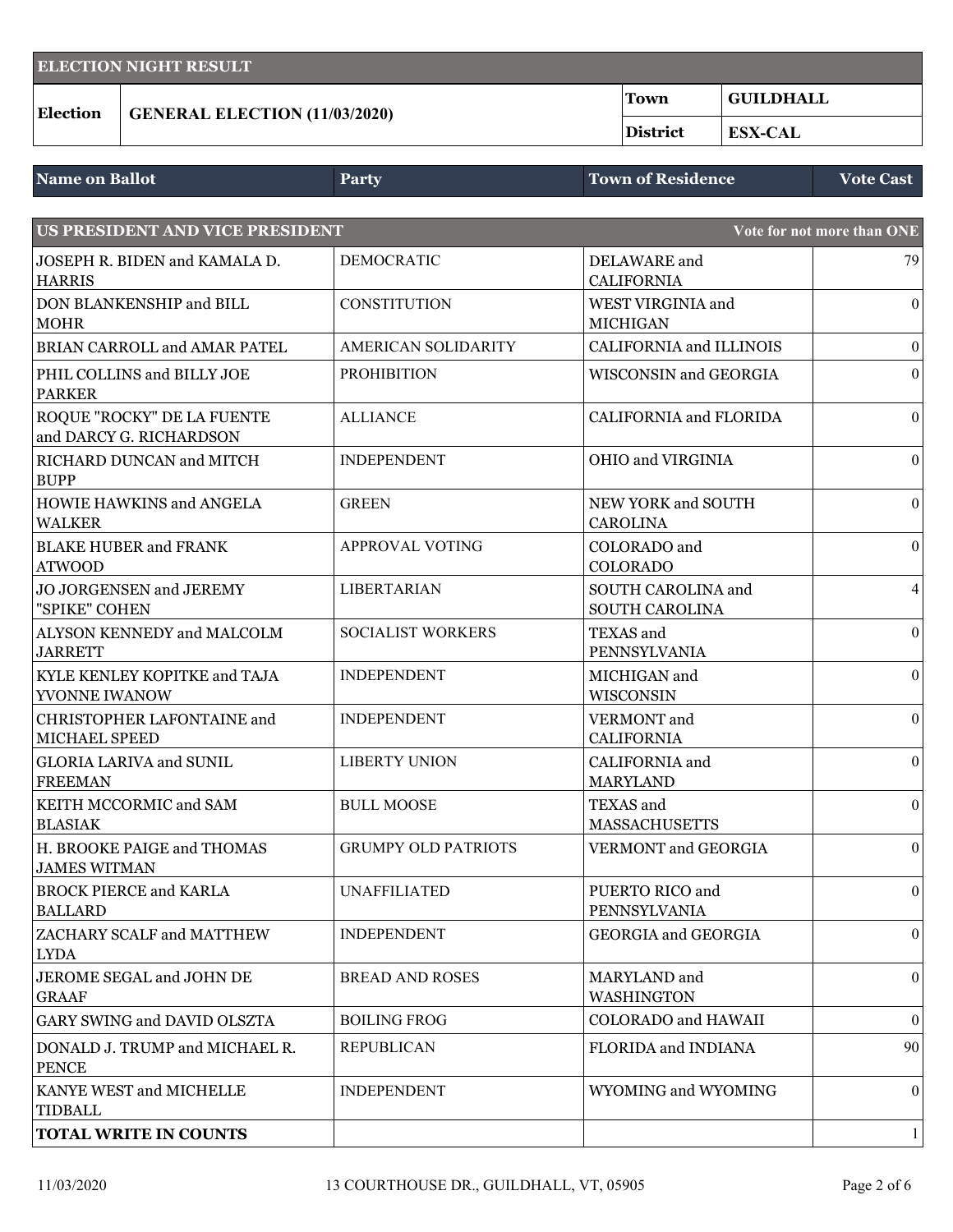| <b>ELECTION NIGHT RESULT</b> |                                      |             |                                    |
|------------------------------|--------------------------------------|-------------|------------------------------------|
| <b>Election</b>              | <b>GENERAL ELECTION (11/03/2020)</b> | <b>Town</b> | <b>GUILDHALL</b><br><b>ESX-CAL</b> |
|                              |                                      | District    |                                    |

| Name on Ballot         | <b>Party</b> | <b>Town of Residence</b> | <b>Vote Cast</b> |
|------------------------|--------------|--------------------------|------------------|
|                        |              |                          |                  |
| OTHER WRITE IN COUNTS  |              |                          |                  |
| <b>TOTAL OVERVOTES</b> |              |                          | $\Omega$         |
| <b>BLANK VOTES</b>     |              |                          |                  |
| <b>TOTAL VOTES</b>     |              |                          | 175              |

| <b>REPRESENTATIVE TO CONGRESS</b> |                    |                     | Vote for not more than ONE |
|-----------------------------------|--------------------|---------------------|----------------------------|
| PETER R. BECKER                   | <b>INDEPENDENT</b> | <b>RUTLAND CITY</b> | 30                         |
| <b>MIRIAM BERRY</b>               | <b>REPUBLICAN</b>  | <b>ESSEX</b>        | 54                         |
| <b>CHRISTOPHER HELALI</b>         | <b>COMMUNIST</b>   | <b>VERSHIRE</b>     | $\vert 0 \vert$            |
| <b>MARCIA HORNE</b>               | <b>INDEPENDENT</b> | <b>BARRE CITY</b>   |                            |
| <b>SHAWN ORR</b>                  | <b>INDEPENDENT</b> | WESTON              |                            |
| <b>JERRY TRUDELL</b>              | <b>INDEPENDENT</b> | <b>SAINT GEORGE</b> | $\overline{0}$             |
| PETER WELCH                       | <b>DEMOCRATIC</b>  | <b>NORWICH</b>      | 82                         |
| <b>TOTAL WRITE IN COUNTS</b>      |                    |                     | $\theta$                   |
| OTHER WRITE IN COUNTS             |                    |                     | $\theta$                   |
| <b>TOTAL OVERVOTES</b>            |                    |                     | $\vert 0 \vert$            |
| <b>BLANK VOTES</b>                |                    |                     | 7 <sup>1</sup>             |
| <b>TOTAL VOTES</b>                |                    |                     | 175                        |

| <b>GOVERNOR</b>              |                    |                          | Vote for not more than ONE |
|------------------------------|--------------------|--------------------------|----------------------------|
| <b>WAYNE BILLADO III</b>     | <b>INDEPENDENT</b> | <b>SAINT ALBANS CITY</b> | $\theta$                   |
| MICHAEL A. DEVOST            | <b>INDEPENDENT</b> | NEWPORT CITY             |                            |
| <b>CHARLY DICKERSON</b>      | UNAFFILIATED       | <b>MONTPELIER</b>        | $\overline{2}$             |
| <b>KEVIN HOYT</b>            | <b>INDEPENDENT</b> | <b>BENNINGTON</b>        | $\overline{4}$             |
| <b>EMILY PEYTON</b>          | TRUTH MATTERS      | <b>PUTNEY</b>            | $\vert 0 \vert$            |
| PHIL SCOTT                   | <b>REPUBLICAN</b>  | <b>BERLIN</b>            | 130                        |
| ERYNN HAZLETT WHITNEY        | <b>INDEPENDENT</b> | <b>ARLINGTON</b>         | $\theta$                   |
| <b>DAVID ZUCKERMAN</b>       | PROG/DEM           | <b>HINESBURG</b>         | 34                         |
| <b>TOTAL WRITE IN COUNTS</b> |                    |                          | $\theta$                   |
| <b>OTHER WRITE IN COUNTS</b> |                    |                          | $\theta$                   |
| <b>TOTAL OVERVOTES</b>       |                    |                          | $\overline{0}$             |
| <b>BLANK VOTES</b>           |                    |                          | $\overline{4}$             |
| <b>TOTAL VOTES</b>           |                    |                          | 175                        |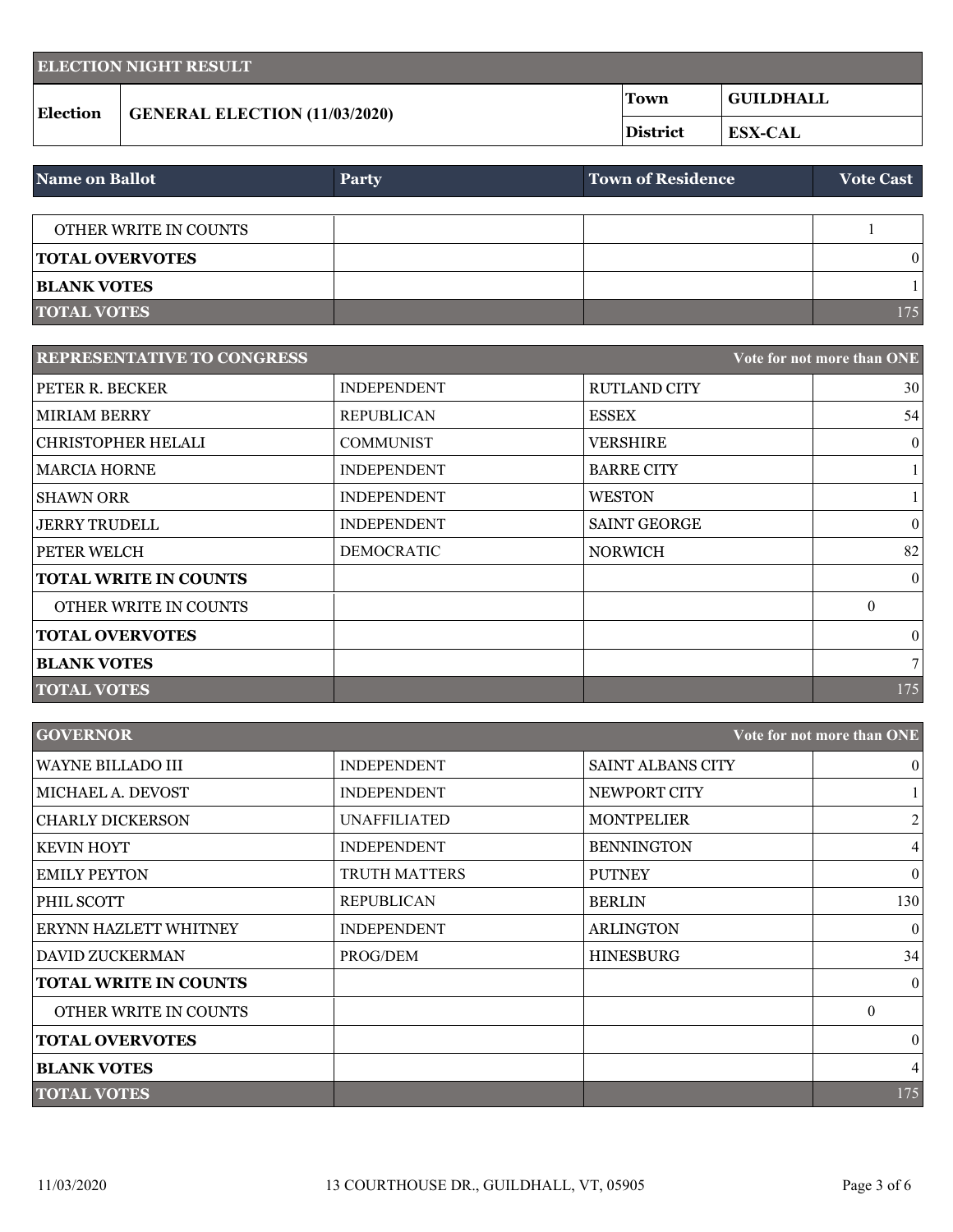| <b>ELECTION NIGHT RESULT</b> |                                      |          |                                    |
|------------------------------|--------------------------------------|----------|------------------------------------|
| <b>Election</b>              | <b>GENERAL ELECTION (11/03/2020)</b> | Town     | <b>GUILDHALL</b><br><b>ESX-CAL</b> |
|                              |                                      | District |                                    |

| Party              |                          | <b>Vote Cast</b>           |
|--------------------|--------------------------|----------------------------|
|                    |                          | Vote for not more than ONE |
| <b>INDEPENDENT</b> | <b>SAINT ALBANS CITY</b> |                            |
|                    |                          | <b>Town of Residence</b>   |

| RALPH CORBO                  | <b>BANISH THE F35S</b> | WALLINGFORD       | $\theta$ |
|------------------------------|------------------------|-------------------|----------|
| <b>CRIS ERICSON</b>          | <b>PROGRESSIVE</b>     | <b>CHESTER</b>    |          |
| MOLLY GRAY                   | <b>DEMOCRATIC</b>      | <b>BURLINGTON</b> | 60       |
| SCOTT MILNE                  | <b>REPUBLICAN</b>      | <b>POMFRET</b>    | 107      |
| <b>TOTAL WRITE IN COUNTS</b> |                        |                   | 2        |
| OTHER WRITE IN COUNTS        |                        |                   | ↑        |
| <b>TOTAL OVERVOTES</b>       |                        |                   | $\theta$ |
| <b>BLANK VOTES</b>           |                        |                   | 4        |
| <b>TOTAL VOTES</b>           |                        |                   | 175      |

| <b>STATE TREASURER</b><br>Vote for not more than ONE |                    |                   |  |              |
|------------------------------------------------------|--------------------|-------------------|--|--------------|
| CAROLYN WHITNEY BRANAGAN                             | <b>REPUBLICAN</b>  | <b>GEORGIA</b>    |  | 87           |
| <b>CRIS ERICSON</b>                                  | <b>PROGRESSIVE</b> | <b>CHESTER</b>    |  | $\mathbf{3}$ |
| <b>BETH PEARCE</b>                                   | <b>DEMOCRATIC</b>  | <b>BARRE CITY</b> |  | 69           |
| <b>ALEX WRIGHT</b>                                   | <b>INDEPENDENT</b> | <b>ESSEX</b>      |  | 6            |
| <b>TOTAL WRITE IN COUNTS</b>                         |                    |                   |  | $\theta$     |
| OTHER WRITE IN COUNTS                                |                    |                   |  | $\Omega$     |
| <b>TOTAL OVERVOTES</b>                               |                    |                   |  | $\theta$     |
| <b>BLANK VOTES</b>                                   |                    |                   |  | 10           |
| <b>TOTAL VOTES</b>                                   |                    |                   |  | 175          |

| <b>SECRETARY OF STATE</b><br>Vote for not more than ONE |                    |                          |          |
|---------------------------------------------------------|--------------------|--------------------------|----------|
| <b>JIM CONDOS</b>                                       | <b>DEMOCRATIC</b>  | <b>MONTPELIER</b>        | 69       |
| <b>CRIS ERICSON</b>                                     | <b>PROGRESSIVE</b> | <b>CHESTER</b>           |          |
| H. BROOKE PAIGE                                         | <b>REPUBLICAN</b>  | <b>WASHINGTON</b>        | 87       |
| PAMALA SMITH                                            | <b>INDEPENDENT</b> | <b>SAINT ALBANS CITY</b> | 8        |
| <b>TOTAL WRITE IN COUNTS</b>                            |                    |                          | $\theta$ |
| OTHER WRITE IN COUNTS                                   |                    |                          | $\theta$ |
| <b>TOTAL OVERVOTES</b>                                  |                    |                          | $\theta$ |
| <b>BLANK VOTES</b>                                      |                    |                          | 10       |
| <b>TOTAL VOTES</b>                                      |                    |                          | 175      |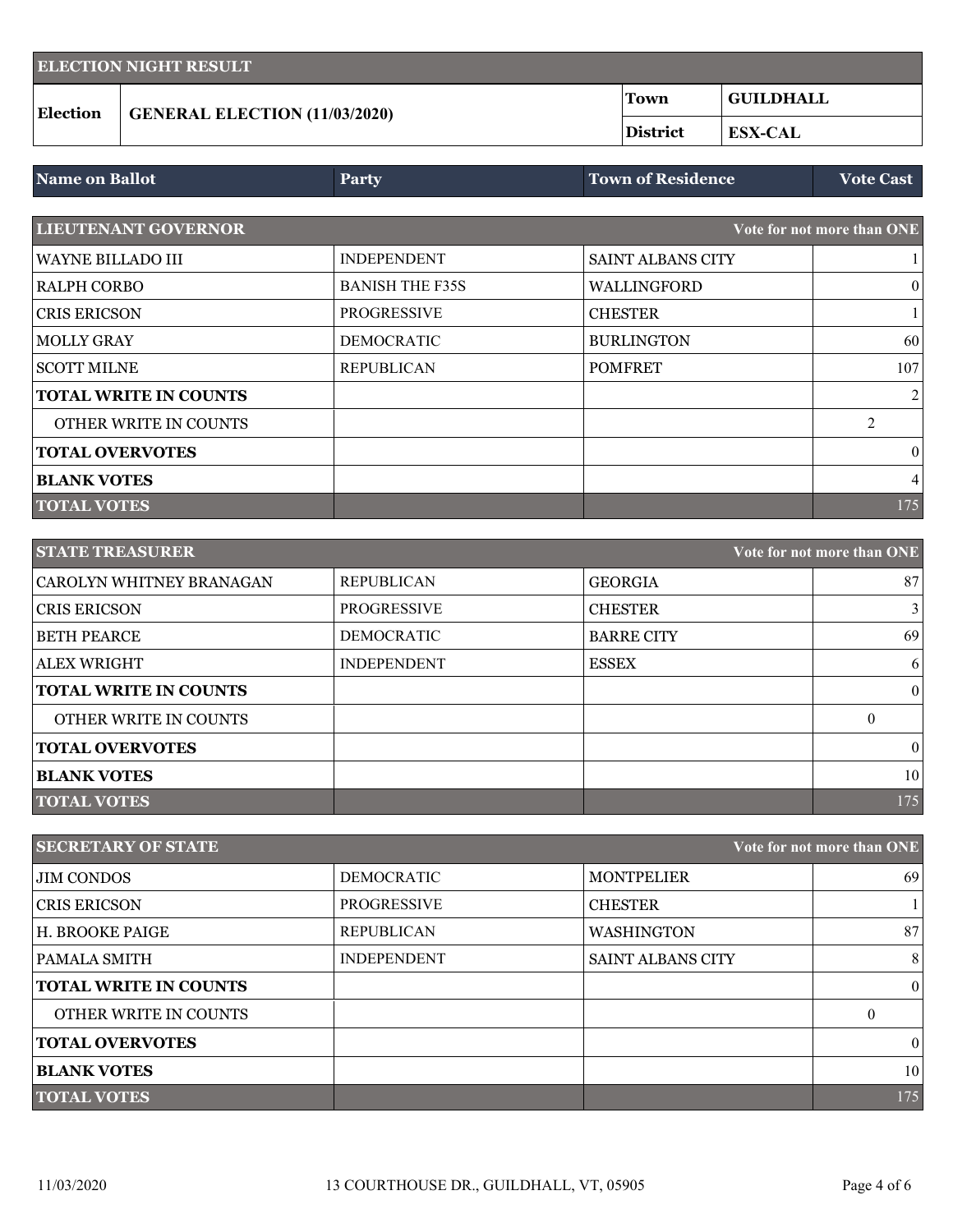| <b>ELECTION NIGHT RESULT</b> |                                      |          |                  |
|------------------------------|--------------------------------------|----------|------------------|
| <b>Election</b>              | <b>GENERAL ELECTION (11/03/2020)</b> | 'Town    | <b>GUILDHALL</b> |
|                              |                                      | District | <b>ESX-CAL</b>   |

| <b>Name on Ballot</b>        | <b>Party</b>       | <b>Town of Residence</b> | <b>Vote Cast</b>           |
|------------------------------|--------------------|--------------------------|----------------------------|
|                              |                    |                          |                            |
| <b>AUDITOR OF ACCOUNTS</b>   |                    |                          | Vote for not more than ONE |
| <b>CRIS ERICSON</b>          | <b>PROGRESSIVE</b> | <b>CHESTER</b>           | 17                         |
| <b>DOUG HOFFER</b>           | <b>DEM/REP</b>     | <b>BURLINGTON</b>        | 125                        |
| <b>TOTAL WRITE IN COUNTS</b> |                    |                          | 3                          |
| OTHER WRITE IN COUNTS        |                    |                          |                            |
| <b>TOTAL OVERVOTES</b>       |                    |                          | $\theta$                   |
| <b>BLANK VOTES</b>           |                    |                          | 30                         |
| <b>TOTAL VOTES</b>           |                    |                          | 175                        |

| <b>ATTORNEY GENERAL</b><br>Vote for not more than ONE |                    |                         |              |
|-------------------------------------------------------|--------------------|-------------------------|--------------|
| T.J. DONOVAN                                          | <b>DEMOCRATIC</b>  | <b>SOUTH BURLINGTON</b> | 75           |
| <b>CRIS ERICSON</b>                                   | <b>PROGRESSIVE</b> | <b>CHESTER</b>          |              |
| H. BROOKE PAIGE                                       | <b>REPUBLICAN</b>  | <b>WASHINGTON</b>       | 91           |
| <b>TOTAL WRITE IN COUNTS</b>                          |                    |                         | $\mathbf{0}$ |
| <b>OTHER WRITE IN COUNTS</b>                          |                    |                         | $\theta$     |
| <b>TOTAL OVERVOTES</b>                                |                    |                         | $\theta$     |
| <b>BLANK VOTES</b>                                    |                    |                         | 6            |
| <b>TOTAL VOTES</b>                                    |                    |                         | 175          |

| <b>STATE SENATOR</b><br>Vote for not more than TWO |                    |                |         |
|----------------------------------------------------|--------------------|----------------|---------|
| <b>RON HORTON</b>                                  | <b>DEMOCRATIC</b>  | <b>JAY</b>     | 51      |
| <b>RUSS INGALLS</b>                                | <b>REPUBLICAN</b>  | NEWPORT CITY   | 76      |
| <b>JONATHAN L. MORIN</b>                           | <b>REPUBLICAN</b>  | <b>HOLLAND</b> | 64      |
| <b>JOHN S. RODGERS</b>                             | <b>INDEPENDENT</b> | <b>GLOVER</b>  | 28      |
| <b>ROBERT STARR</b>                                | <b>DEMOCRATIC</b>  | <b>TROY</b>    | 47      |
| <b>TOTAL WRITE IN COUNTS</b>                       |                    |                |         |
| OTHER WRITE IN COUNTS                              |                    |                |         |
| <b>TOTAL OVERVOTES</b>                             |                    |                | $\vert$ |
| <b>BLANK VOTES</b>                                 |                    |                | 83      |
| <b>TOTAL VOTES</b>                                 |                    |                | 350     |